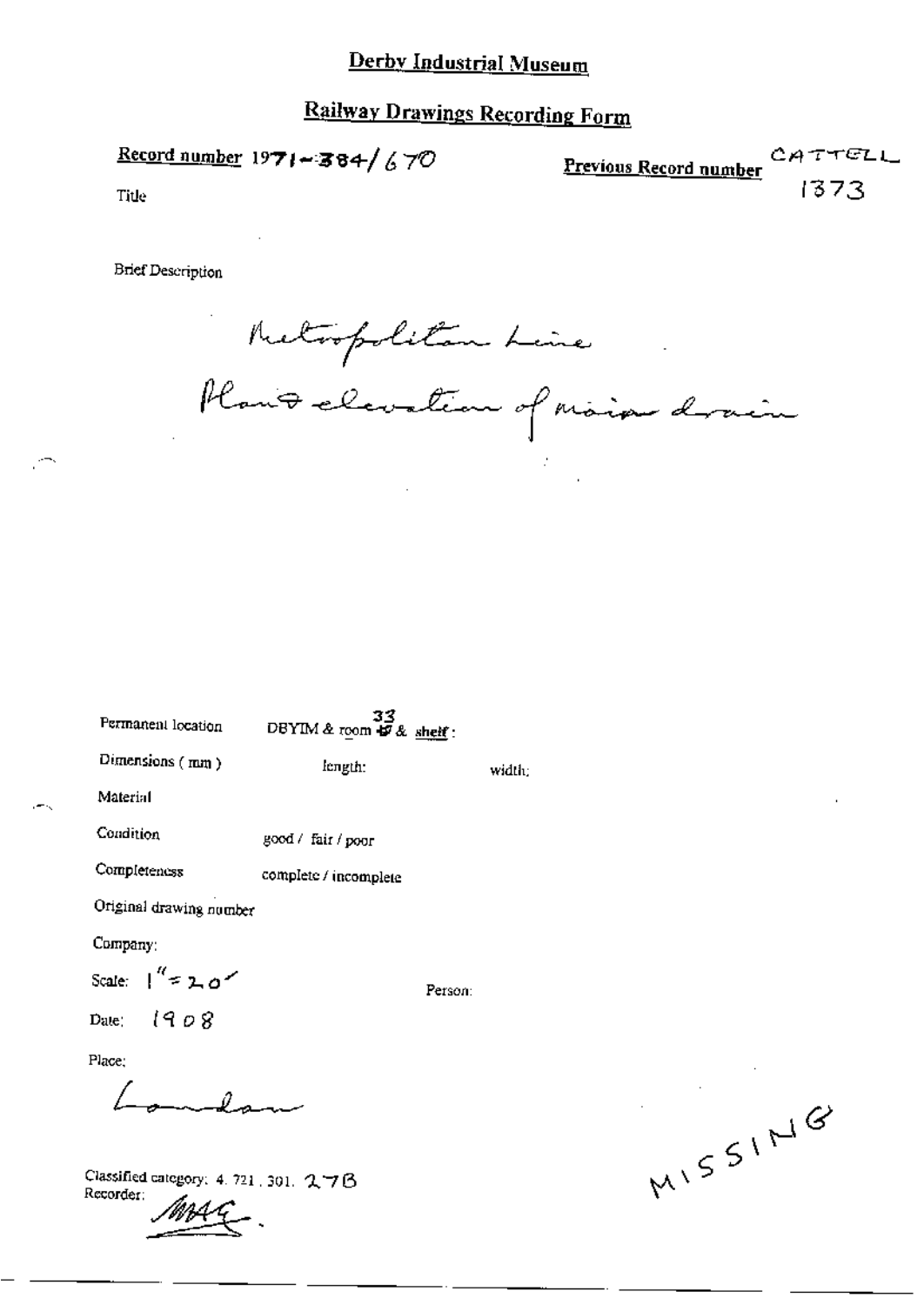# Railway Drawings Recording Form

|                                              | Record number 1971 - 384/271           | Previous Record number                           | ムタティビレレ<br>1348 |
|----------------------------------------------|----------------------------------------|--------------------------------------------------|-----------------|
| Title                                        |                                        | METROPOLITAN RAILWAY                             |                 |
| <b>Brief Description</b>                     |                                        | Survey showing Barbian Bosc and Junction with // | Midland Joods.  |
|                                              |                                        | Plan of Metropolitic Widemand Lines between      |                 |
|                                              |                                        | aldersgate and mangule with branch               |                 |
|                                              | ruts Midland Goods.                    |                                                  |                 |
|                                              |                                        | Barbian 58 and White Cross Street 58 shown.      |                 |
|                                              |                                        | Note: Three position requals controlled          |                 |
|                                              |                                        | from Barbican 5B. Lever rushworkown              |                 |
|                                              | Bridge piers.                          |                                                  |                 |
| Permanent location                           | DBYIM & room 49 & shelf: $113$         |                                                  |                 |
| Dimensions (mm)                              | length: 985                            | width: $620$                                     |                 |
| Material                                     | Paper in fabrica                       |                                                  |                 |
| Condition                                    | good / fars <del>/pear —</del>         |                                                  |                 |
| Completeness                                 | complete / incomplete                  |                                                  |                 |
| Original drawing number                      | ۹ ۲۰ ۲۰<br>۱ <i>۰ ۲۶ ۲</i> ۰           |                                                  |                 |
| Company: Metropolitan                        |                                        |                                                  |                 |
|                                              |                                        | Person J Temelinson Inr.                         |                 |
| Date: $\overline{d}$ and $\overline{d}$ 1878 |                                        | Engineers Office<br>Clupel Street Works          |                 |
| Place:                                       |                                        |                                                  |                 |
| Aldersgate                                   |                                        |                                                  |                 |
| Classified category: $1.721 - 20$            | $\frac{\partial P}{\partial \rho}$ 278 |                                                  |                 |

Classified category: 4.721.301. 4 23/3/2001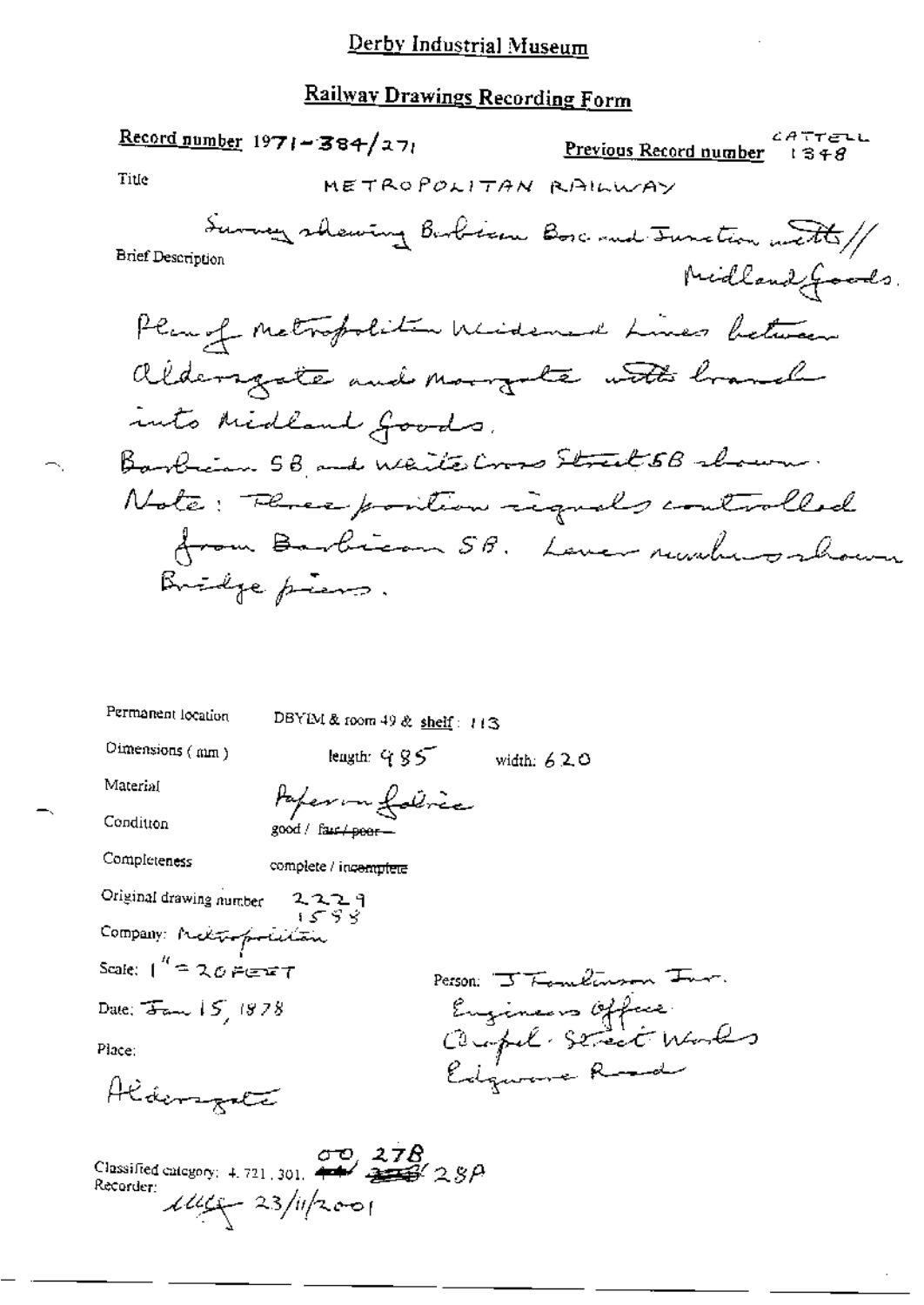## **Railway Drawings Recording Form**

Record number  $1971 - 384 / 308.1$ 

Previous Record number

CATTELL  $1092$ 

Title

**Brief Description** 

Skeleton street plan, Ordnance Survey, ,1848, et barbican avec , Landon. Part of Metropolitan Lines shown at  $\mathcal{L}$ White Curs.

| Permanent location                                                  | DBYIM & room 49 & shelf: 113                                |
|---------------------------------------------------------------------|-------------------------------------------------------------|
| Dimensions (mm)                                                     | width: $695^\circ$<br>length: $1030$                        |
| Material                                                            | Kape                                                        |
| Condition                                                           | good / fmr/poor                                             |
| Completeness                                                        | complete / incomplete                                       |
|                                                                     | Original drawing number Sheel $\overline{VII}$ 55, 309/5899 |
| Company:                                                            |                                                             |
| Scale. $1'' = 90$ FEET (60''= 1 MILE)                               | Person,                                                     |
| Date: $(872$                                                        |                                                             |
| Place:                                                              |                                                             |
|                                                                     |                                                             |
|                                                                     | White Cross, Barbier                                        |
| Classified category: $4\,$ 721 , 301, $\,$ 2 $\,$ 7 $B$<br>Recorder |                                                             |
| $1111$ $15/2/2002$                                                  |                                                             |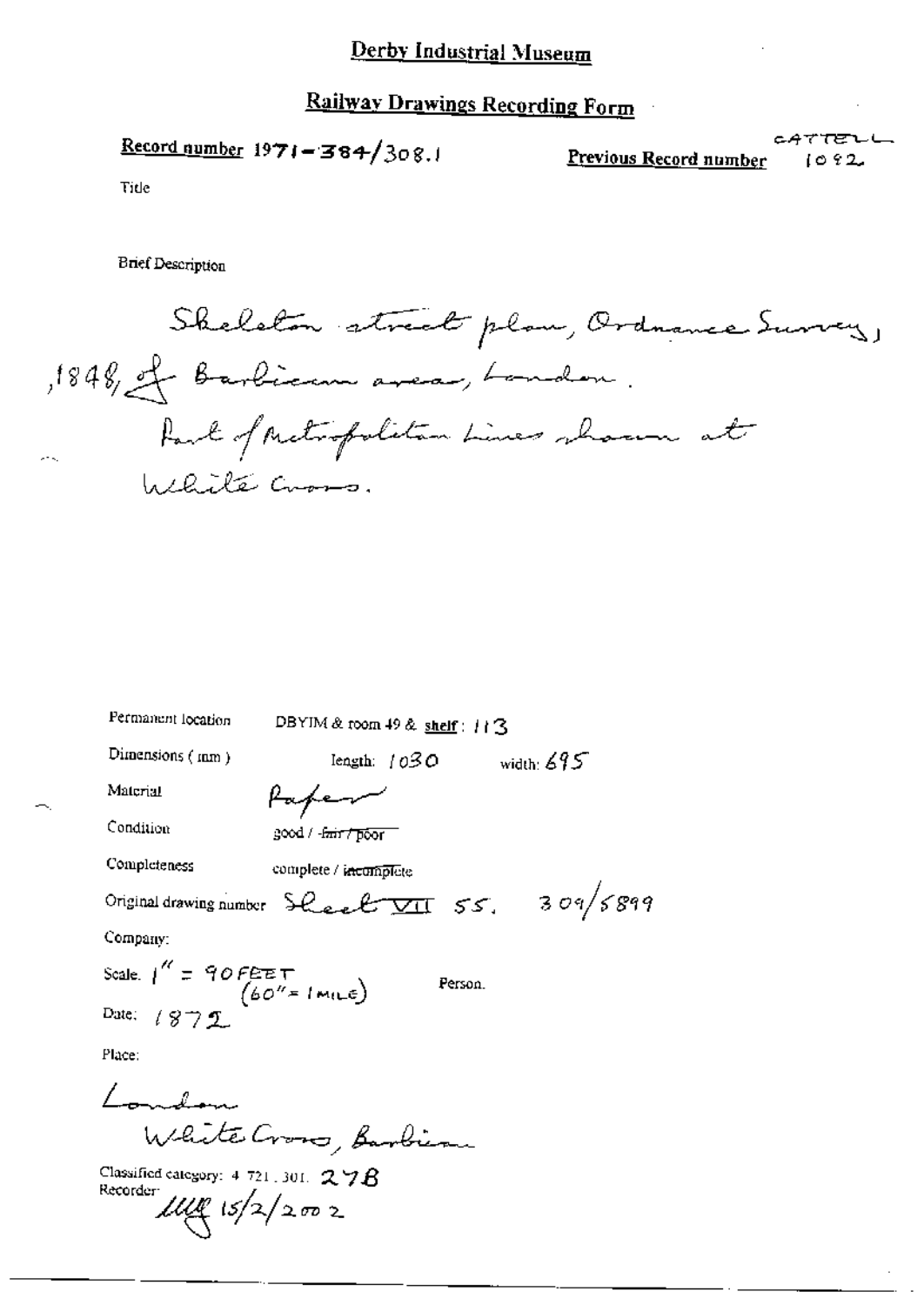# **Railway Drawings Recording Form**

 $CATTELL$ Record number  $1971 - 384 / 308.2$ <u>Previous Record number</u>  $1092$ PLAN OF A PORTION OF THE Title METROPOLITAN RAILWAY

**Brief Description** 

| Permancut location      | DBYIM & room 49 & shelf: $\pm 1.3$ |              |
|-------------------------|------------------------------------|--------------|
| Dimensions $(mm)$       | length: 930                        | width: $440$ |
| Material                | Fracing folice                     |              |
| Condition               | good / <del>fair7 poor</del>       |              |
| Completeness            | complete / incomplete.             |              |
| Original drawing number |                                    |              |
| Company:                |                                    |              |
| Scale: $1'' = 44$ FEET  | Person:                            |              |
| Date, Feb 13, 1872      |                                    |              |
| Place:                  |                                    |              |
| ' undon                 | White Crows, Barbian               |              |

Classified category: 4.721.301.  $27B$ ,  $\sigma$  o<br>Recorder:<br> $\mu$   $\mu$   $\left(5/2/2\sigma$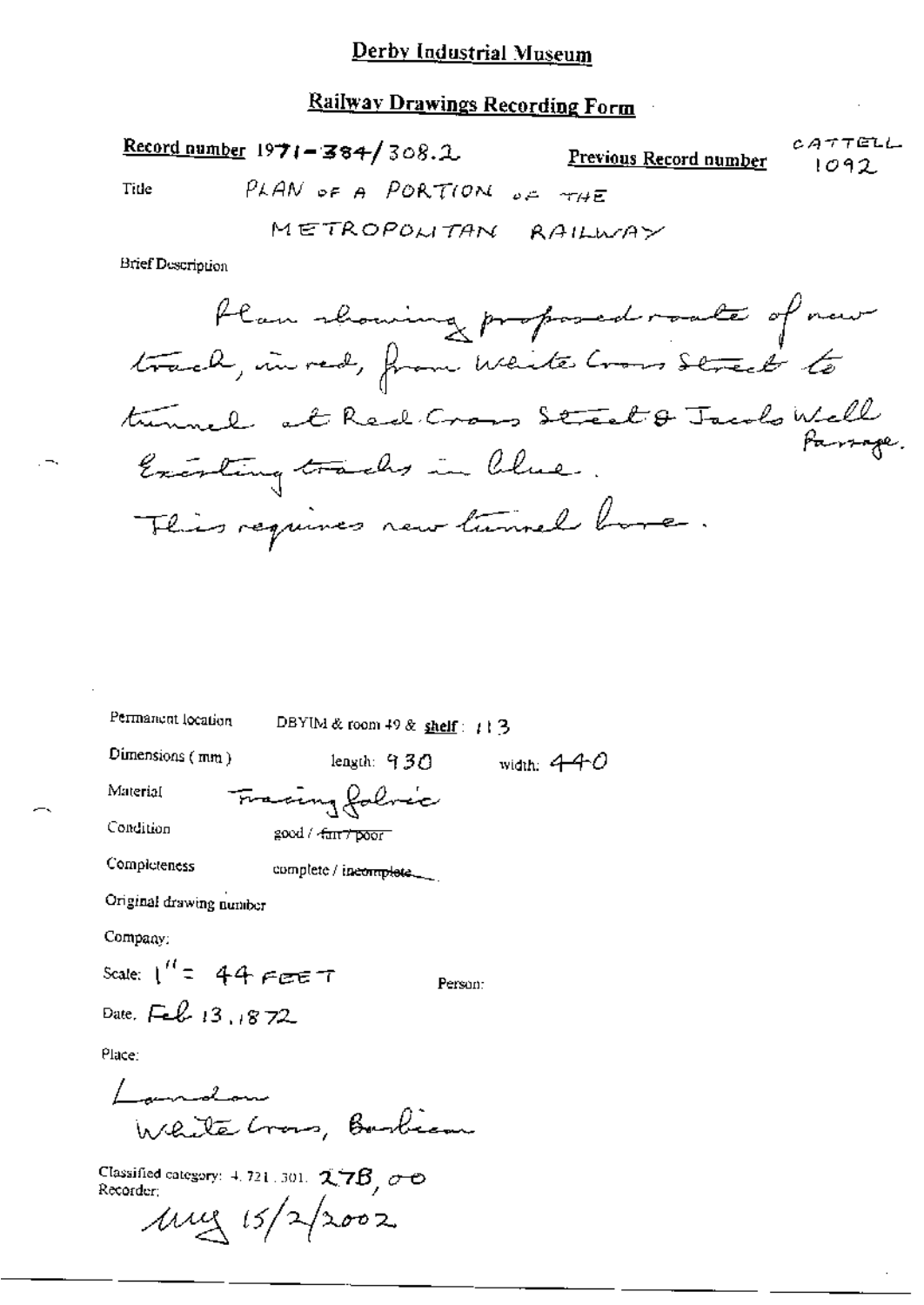### **Railway Drawings Recording Form**

CATTELL  $\frac{\text{Record number}}{1971 - 384}$  308.3 Previous Record number  $1092$ 

Title

**Brief Description** 

Plan showing profoned raute of new track, in red, from White Cross Street to White Cross Street Arison ground. Existing tracks in blue.

Permanent location DBYIM & room 49 & shelf:  $113$ length:  $445$  width: 295 Dimensions (mm) Tracing fobric Material Condition  $good /$   $bin /$   $root$ Completeness complete / incomplete -Original drawing number Company: Scale:  $1^{11} = 44$  Feet Person

Date:

Place:

Landwa While Cross, Barbian

Classified category:  $4.721 \cdot 301$ ,  $2.78$ ,  $0.00$ Recorder<sup>.</sup>

 $100 \times 15$  2002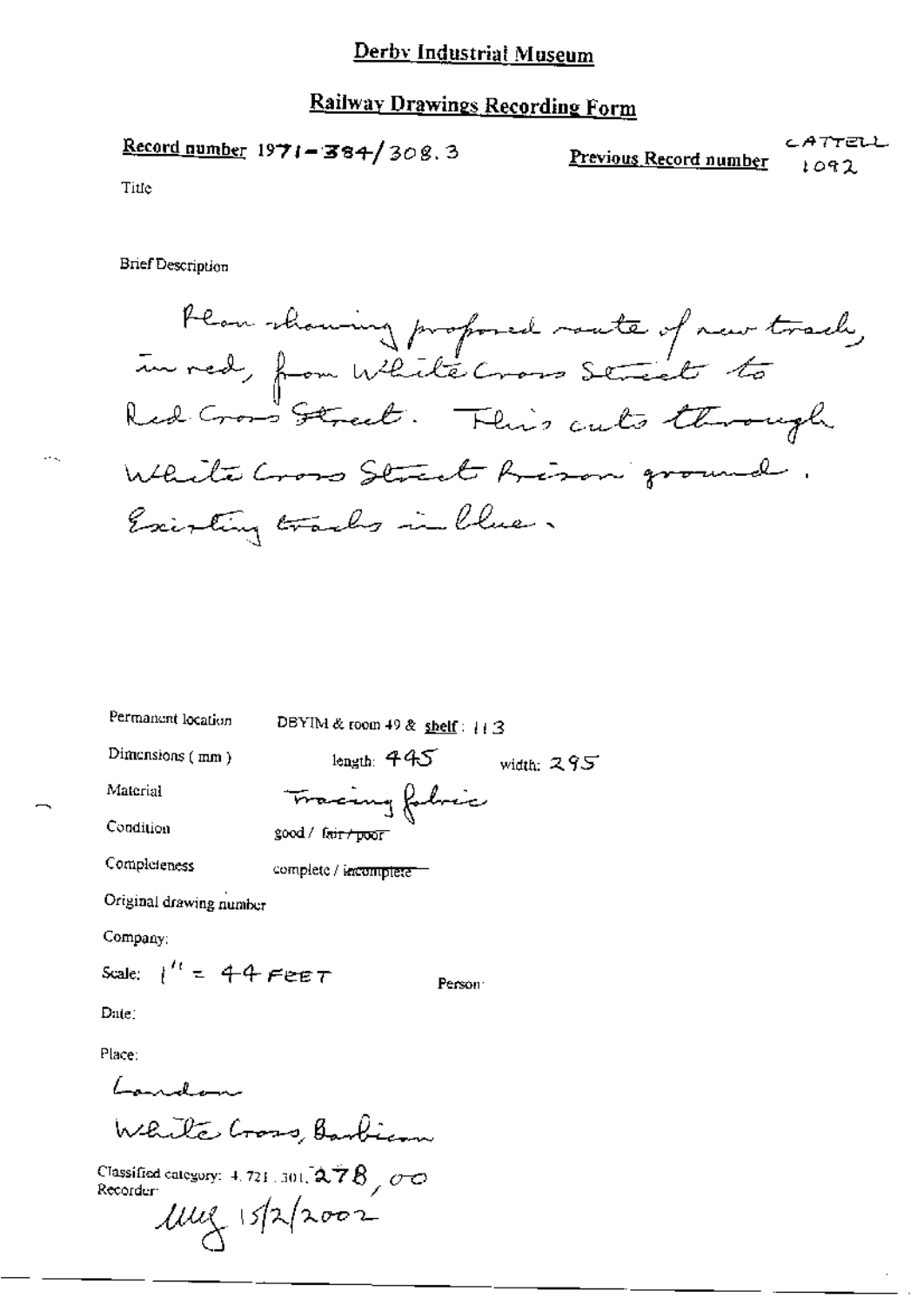# Railway Drawings Recording Form

Record number  $1971 - 384/308.4$ 

CATTELL Previous Record number

Title

**Brief Description** 

Plan of tracks passing White Cross Street Arison. Loop line shown in red between Red Cross Street and Whiteward Street.

| Permanent location                        | DBYIM & room 49 & shelf: $113$              |                        |
|-------------------------------------------|---------------------------------------------|------------------------|
| Dimensions $(mn)$                         | length: 475                                 | width: $3 \, \alpha s$ |
| Material                                  | Francis fabric.                             |                        |
| Condition                                 | <del>gaa</del> d / fair / <del>peer -</del> |                        |
| Completeness                              | complete / incomplete                       |                        |
| Original drawing number $320/\sqrt{5899}$ |                                             | 899                    |
| Company:                                  |                                             |                        |
| Scale: $1'' = 44.5557$                    |                                             | Person:                |
| Date:                                     |                                             |                        |
| Place:                                    |                                             |                        |
| Waite Cross                               |                                             |                        |

Classified category: 4, 721, 301, 28A, 27B,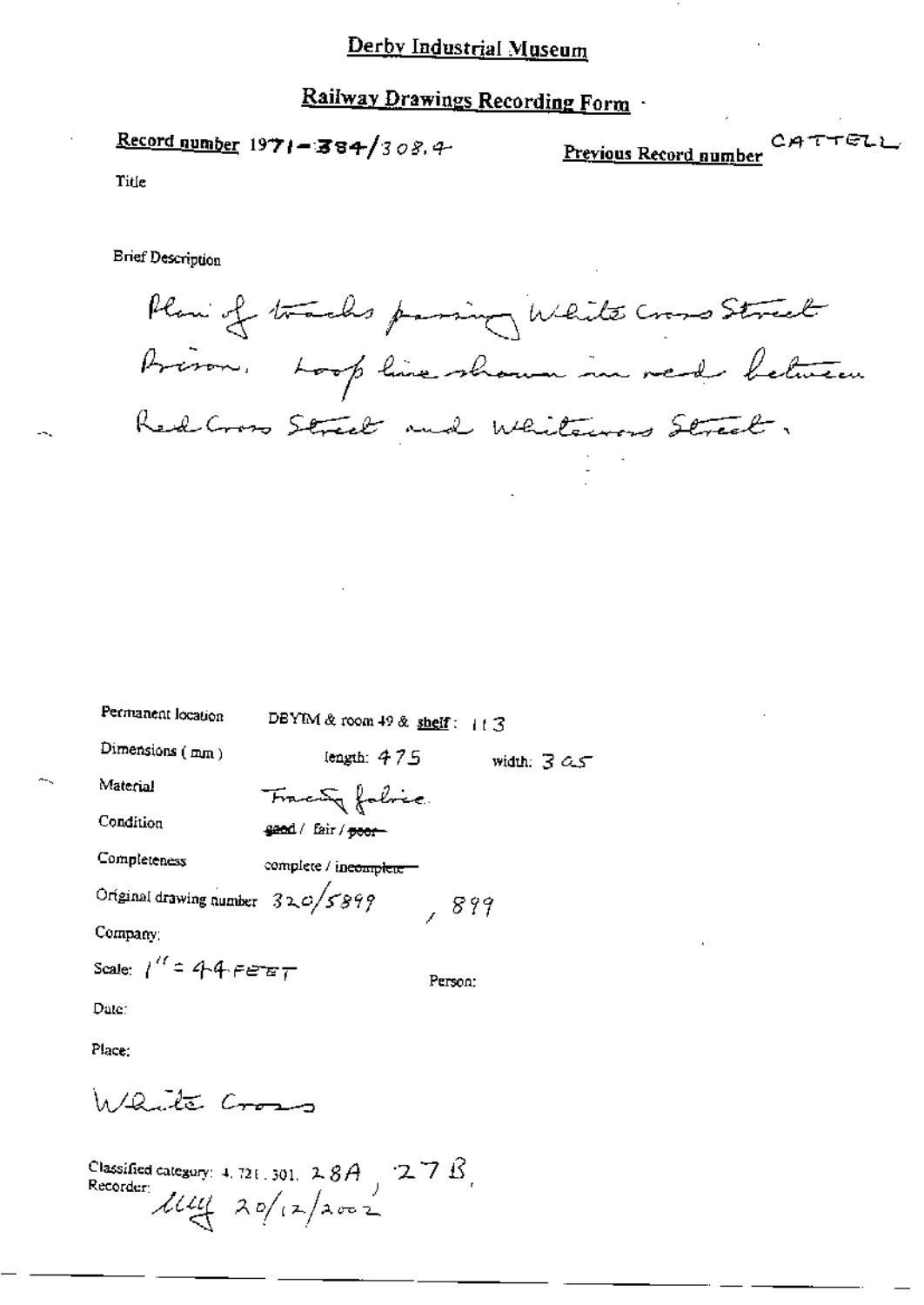# Railway Drawings Recording Form

Record number 1971-384/308.4A CATTELL Previous Record number 1092

Title

**Brief Description** 



| Permanent location                     | $DEFIM$ & room $+9$ & shelf: $\sqrt{485}$ , $0219$ , $\beta_{\text{max}}$ , $S6310$ |                              |  |
|----------------------------------------|-------------------------------------------------------------------------------------|------------------------------|--|
| Dimensions $(mn)$                      | length: 2 cm                                                                        | width: $16C$                 |  |
| Material                               | Hopen                                                                               |                              |  |
| Condition                              | good / fair / poor                                                                  |                              |  |
| Completeness                           | complete / incomplete                                                               |                              |  |
| Original drawing number                |                                                                                     |                              |  |
| Company: $\Lambda_f \mathcal{R}$       |                                                                                     |                              |  |
| Scale:                                 |                                                                                     |                              |  |
| Date: Feb. 16, 1872                    |                                                                                     | PETSON: 2 Queen Syname Place |  |
| Place:                                 |                                                                                     |                              |  |
| وسههما رى لا الكاما                    |                                                                                     |                              |  |
| Recorder $\mu$ $\rightarrow$ 12/4/2002 | Classified category: $4.721$ , $301$ , $2.89$ , $2.78$                              |                              |  |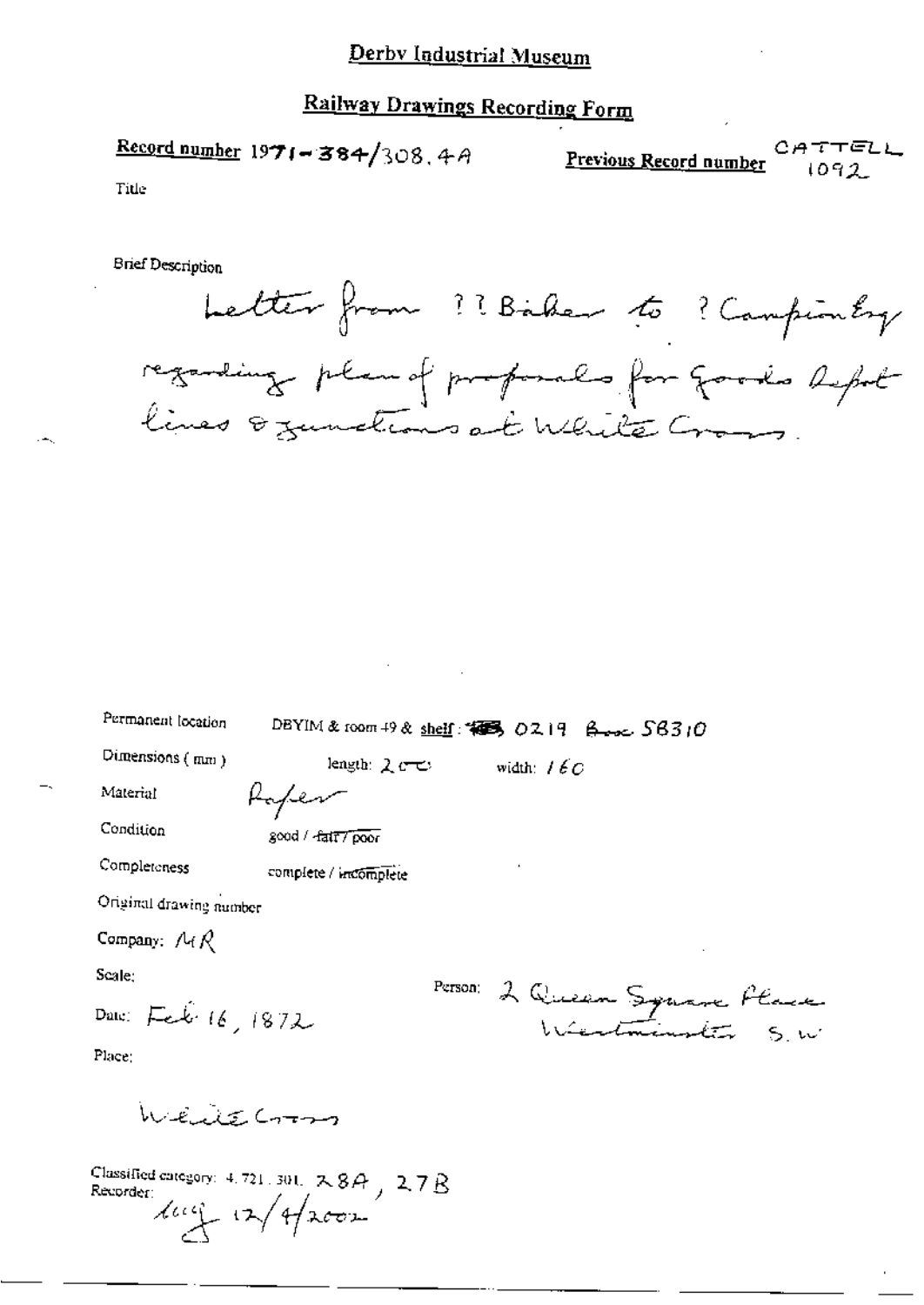# Railway Drawings Recording Form

|                                   | Record number $1971 - 364 / 308.5$ | CATTELL ا <mark>Previous Record number</mark>                       |
|-----------------------------------|------------------------------------|---------------------------------------------------------------------|
| Title                             | M.R.                               |                                                                     |
|                                   | White Cross Street Branch          |                                                                     |
|                                   |                                    | Brief Description Plan of proposed alteration to avoid the property |
|                                   |                                    | Plan of Metropolitan tracks with new MR                             |
|                                   |                                    | tracks to allow retaining wall to be                                |
|                                   |                                    | constructed under Red-Cross Street bridge.                          |
|                                   |                                    | Extensive redings with turntables and                               |
| new foods Shed.                   |                                    |                                                                     |
|                                   |                                    |                                                                     |
| the control of the control of the |                                    |                                                                     |
|                                   |                                    |                                                                     |
| Permanent location                | DBYIM & room 49 & shelf: $1/3$     |                                                                     |
| Dimensions (mm)                   | length: 845                        | width: $660$                                                        |

 $7901$ 

Person:

Referen folmés good / fair / poor

 $309/5896$ 

Completeness complete / incomplete --

Original drawing number

Company:

Material

Condition

Scaler  $1''=20$  PEET

Date:

Place:

Willite Cross

Classified category: 4, 721, 301,  $28A$ ,  $27B$ <br>Recorder:

Mity 20/12/2002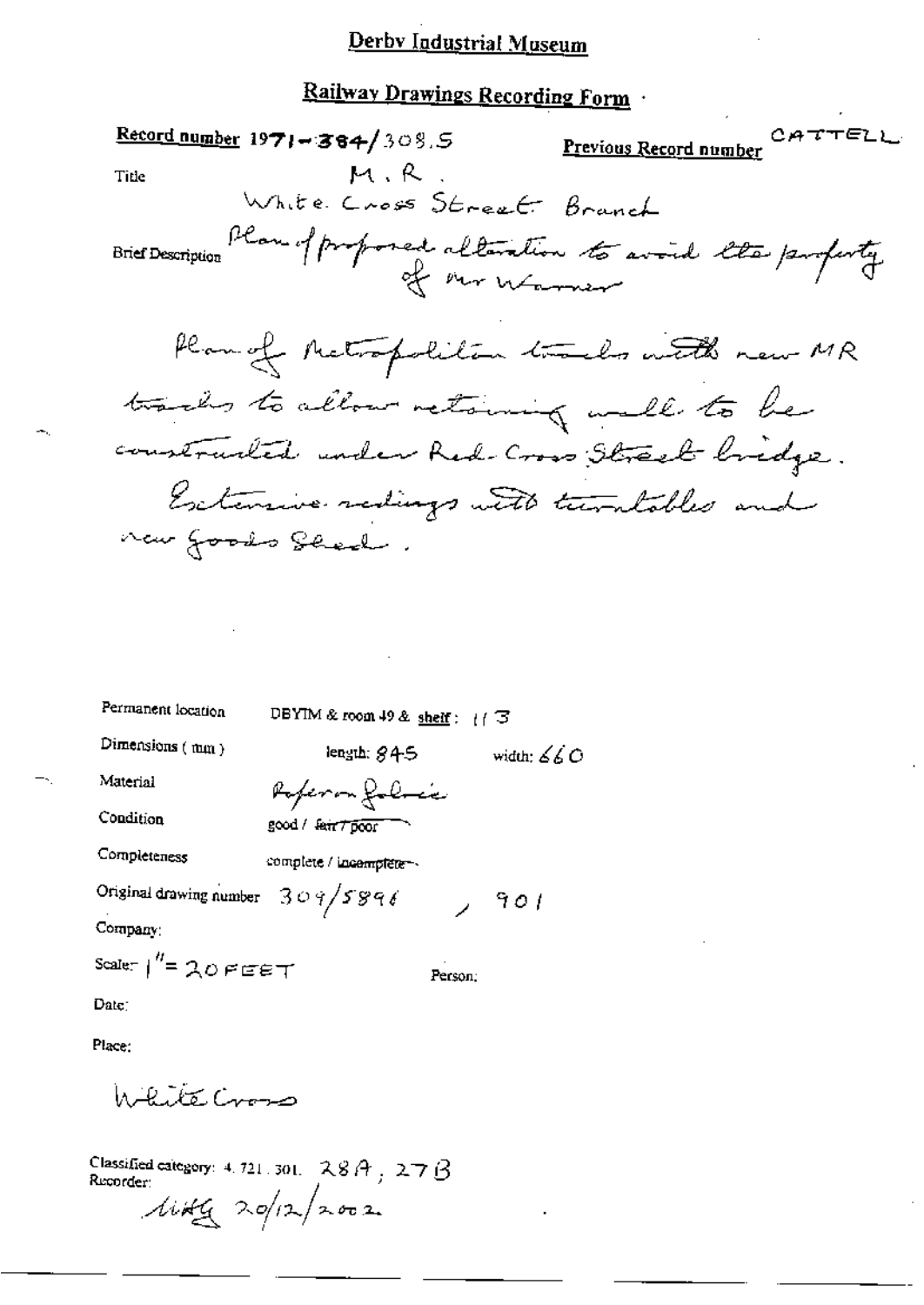# Railway Drawings Recording Form

Record number  $1971 - 384/308.5A$  $CAT$ Previous Record number

Tide

**Brief Description** 



| Permanent location                     | DBYIM & room 49 & shelf: $\frac{1}{2}$ O219 $\beta_{\text{max}}$ SB 310 |
|----------------------------------------|-------------------------------------------------------------------------|
| Dimensions (mm)                        | length: $380$<br>width $235$                                            |
| Material                               | Huker                                                                   |
| Condition                              | good / fair / poor                                                      |
| Completeness                           | complete Fincomplete                                                    |
| Original drawing number                |                                                                         |
| Company: MR                            |                                                                         |
| Scale:                                 | Person James Alle                                                       |
| Date: 8 Aug 1872                       |                                                                         |
| Place:                                 | ۰                                                                       |
| يسترند يملئه                           |                                                                         |
| Recorder:<br>$1000 \times 10^{4}$ 2002 | Classified category: 4, 721, 301, $2, 8A$ , $27B$                       |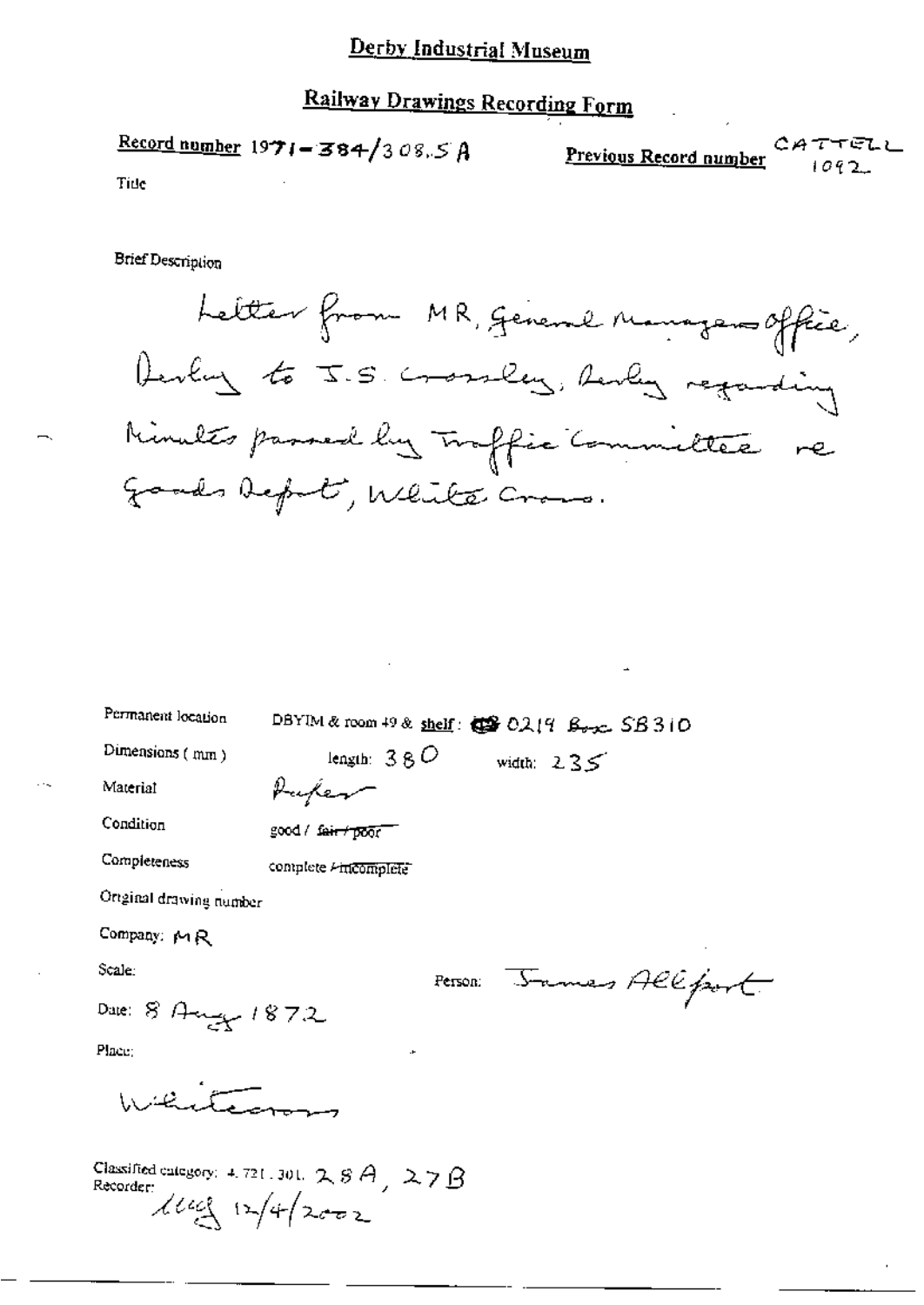### Railway Drawings Recording Form

|                                   | <u> Contra Diamings Recording Locil</u>                           |              |  |
|-----------------------------------|-------------------------------------------------------------------|--------------|--|
|                                   | Record number 1971 - 304/308.6 Previous Record number $CHTTELL$   |              |  |
| Title                             | Midland Radway                                                    |              |  |
| Brief Description                 | EXTRACT from the Nivels of Traffic committee<br>$N$ -0 1793i.     |              |  |
|                                   | Whitecross Street Boperty.                                        |              |  |
|                                   | Ket to Min 17912. Ref to Rent.                                    |              |  |
|                                   |                                                                   |              |  |
|                                   |                                                                   |              |  |
|                                   |                                                                   |              |  |
|                                   |                                                                   |              |  |
|                                   |                                                                   |              |  |
|                                   |                                                                   |              |  |
| Permanent location                | DBYIM & room 49 & shelf: $\otimes$ Q219 $\otimes$ $\otimes$ SB310 |              |  |
| Dimensions (mm)                   | length: $220$                                                     | width: $230$ |  |
| Material                          | Poper                                                             |              |  |
| Condition                         | good / <del>-fair / po</del> or                                   |              |  |
| Completeness                      | complete / incomplete-                                            | ۰            |  |
| Original drawing number           |                                                                   |              |  |
| Company: M                        |                                                                   |              |  |
| Scale:                            | Person:                                                           |              |  |
| Date: $A_1 = \frac{1}{3} 8, 1872$ |                                                                   |              |  |
| Place:                            |                                                                   |              |  |
| Williams                          |                                                                   |              |  |
|                                   |                                                                   |              |  |

Classified category: 4.721.301.28A, 27B<br>Recorder:<br> $4\pi\sqrt{4}$ 2002

 $\mathbf{r}$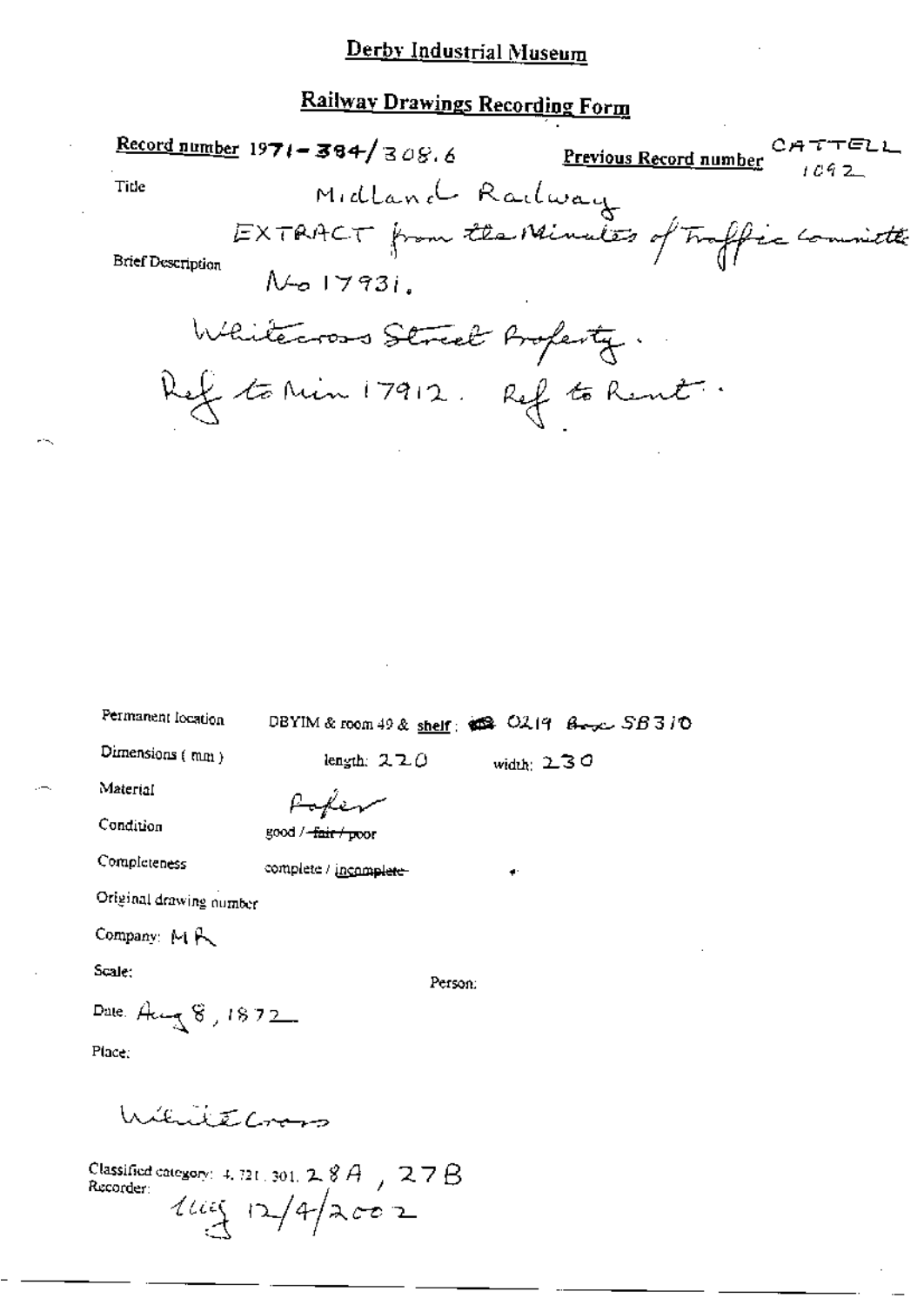### Railway Drawings Recording Form

Record number 1971-384/308.7

 $CATTELL$ Previous Record number

Title

**Brief Description** 

Letter re a meeting on il arrangement of lines.

| Permanent location |  |
|--------------------|--|
|--------------------|--|

Material

DBYIM & room 49 & shelf:  $\mathbb{R}$  0219 Berger SB310

width:  $2.05$ 

length:  $26C$ 

Afer

complete / incomplete

good / ferrit poor

Dimensions (mm)

Condition

Completeness

Original drawing number

Company: MR

Scale:

Purson:

Date: Aug 10, 1872

Place:

heliterans

Classified category:  $4.721$ , 301,  $2.8A$ ,  $2.7B$ Recorder:  $44.42 + 12/4/2002$ 

JH Sanders. Milland Railway<br>Enginears Riportunit<br>Architects Office (50)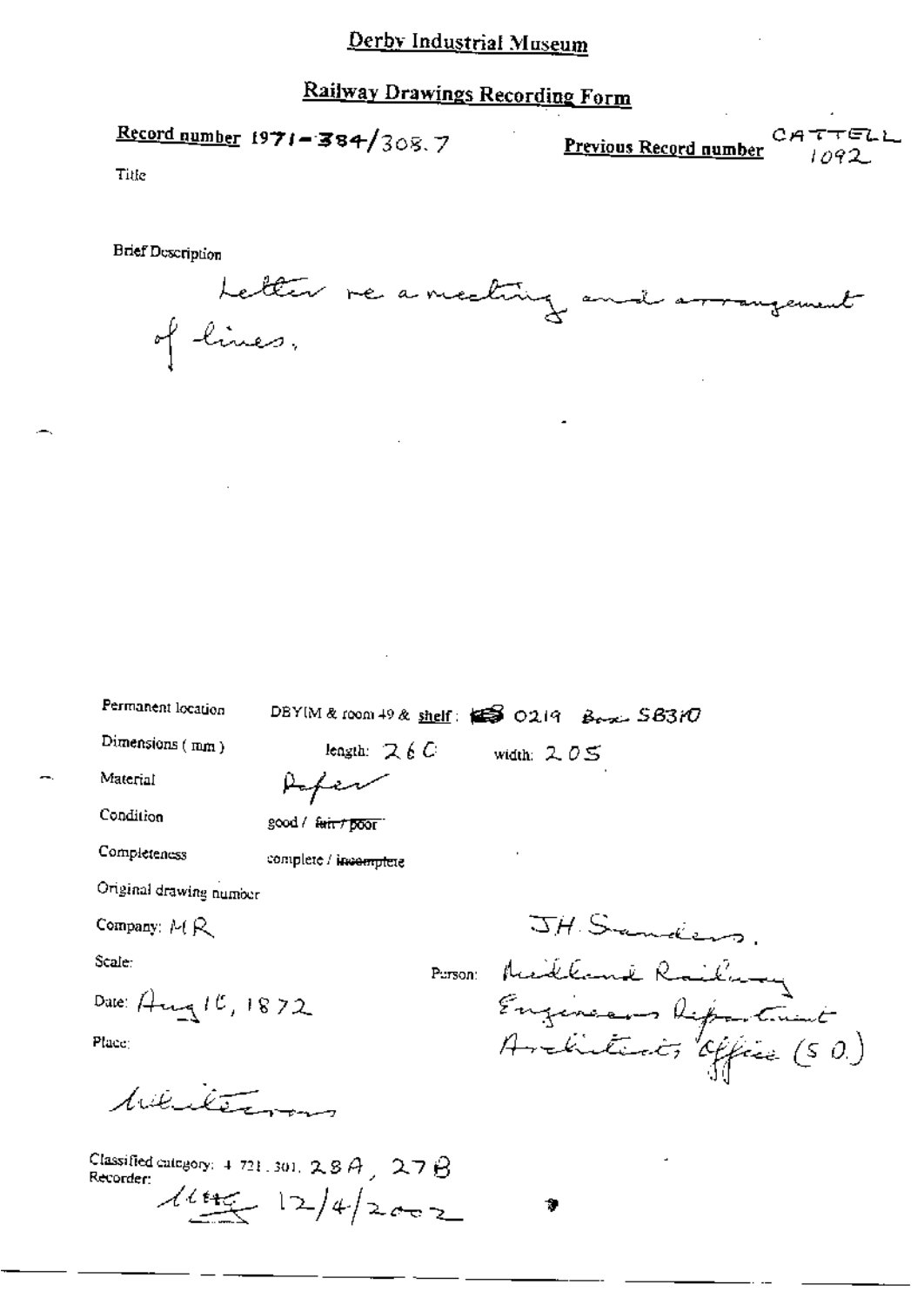## Railway Drawings Recording Form

Record number 1971-384/308.8

 $CATTELL$ <br> $1092$ Previous Record number

Title

**Brief Description** 

Permanent location

Letter re agreement for tabing the inte of Comment lodge plans frite proposals.

| Permanent location      | DBYIM & room 49 & shelf: $\bigoplus$ O2 19 SB 310 |             |
|-------------------------|---------------------------------------------------|-------------|
| Dimensions (mm)         | length: $250$                                     | width: $2e$ |
| Material                | Lafer                                             |             |
| Condition               | good / fair+poor                                  |             |
| Completeness            | complete / incomplete                             |             |
| Original drawing number |                                                   | ۰.,         |
| Company: MR             |                                                   |             |
| Scale:                  | Person;                                           |             |

Date: aug  $10, 1872$ 

Place:

Littleberry

Classified category: 4, 721, 301,  $\sim$   $\approx$   $A_{\perp}$   $\approx$   $7B$ Recorder:  $1445 + 12/42002$